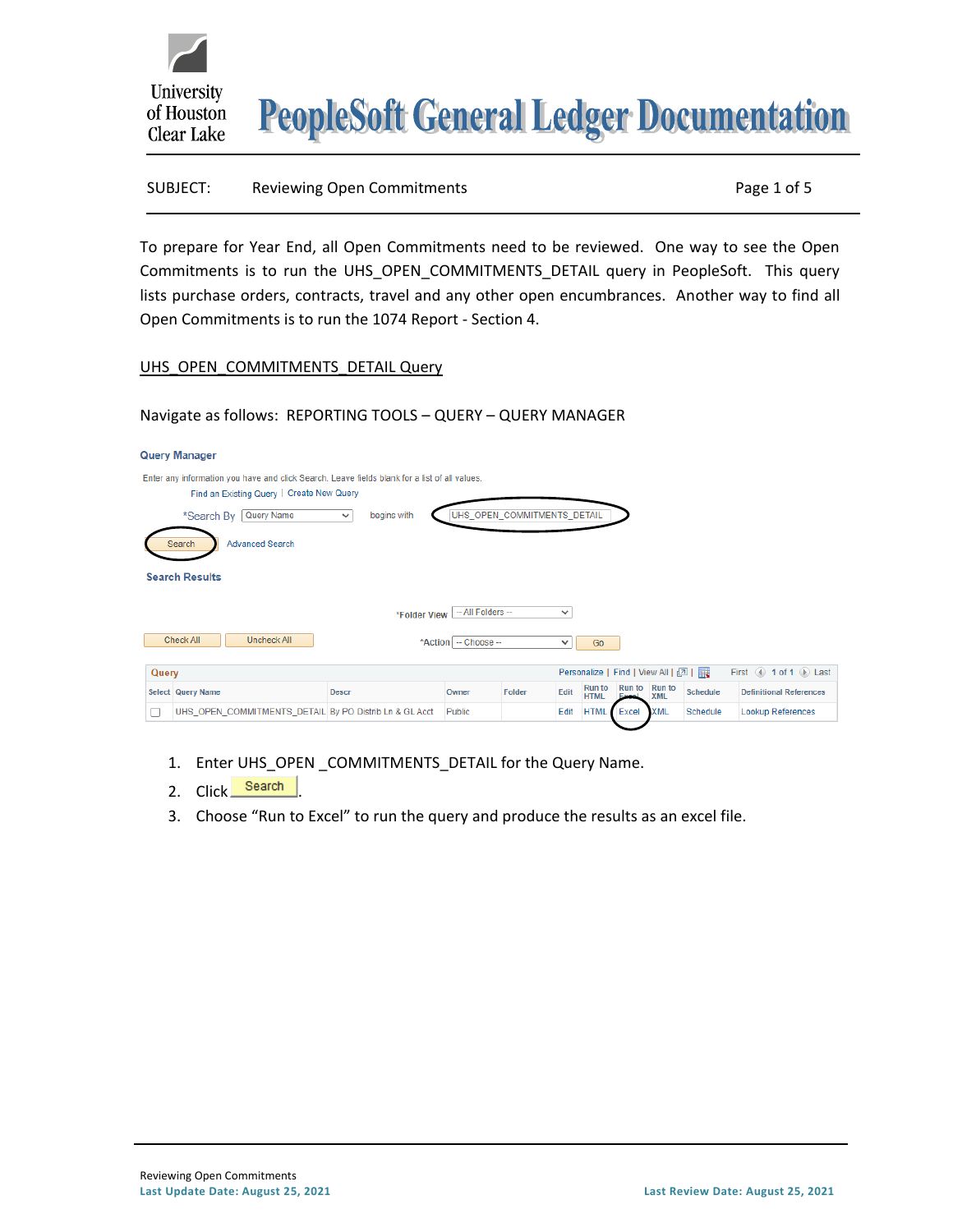

#### SUBJECT: Reviewing Open Commitments **Page 2 of 5**

# UHS\_OPEN\_COMMITMENTS\_DETAIL - By PO Distrib Ln & GL Acct

| <b>Business Unit:</b>     | 00759  |   |  |
|---------------------------|--------|---|--|
| Fund Code:                | %<br>o |   |  |
| Department:               | C0140  | Ω |  |
| Program Code:             | %      |   |  |
| Project:                  | %      |   |  |
| Fiscal Year:              | 2021   |   |  |
| <b>Accounting Period:</b> | 12     |   |  |
| <b>View Results</b>       |        |   |  |

- 4. Enter the Business Unit for the Open Commitments as follows:
	- 00759 regular encumbrances
	- TR759 travel encumbrances
	- LB759 library encumbrances
- 5. Enter the fund, department, program and project for the cost center the query is to be run for. To get all values, enter a wild card (%).
- 6. Enter the Fiscal Year the query is to be run for.
- 7. Enter the Accounting Period the query is to be run *through.*
- 8. Click View Results

In this example, the query is being run for non-library and non-travel encumbrances for all cost centers in department C0140. The data pulled will be for fiscal year 2021 through August.

An excel file opens with the Open Commitment results:

| million<br>By PO Distrib Ln & GL Acct<br>A1<br>$\times$<br>fх |    |      |                  |              |    |                                                                                             |         |      |                  |  |           |               |       |   |                                          |           |
|---------------------------------------------------------------|----|------|------------------|--------------|----|---------------------------------------------------------------------------------------------|---------|------|------------------|--|-----------|---------------|-------|---|------------------------------------------|-----------|
| A                                                             |    | B    | c.               | D            | Ε. | F.                                                                                          | G       | H    |                  |  | к         |               | M     | N | $\circ$                                  | P         |
| By PO Distrib Ln & GL Acct                                    | 10 |      |                  |              |    |                                                                                             |         |      |                  |  |           |               |       |   |                                          |           |
| Area                                                          |    | Unit | $ PO$ No.        |              |    | Line Sched Num Distribution Li Account Fund Dept _Program Project Bud Ref Vndr SetID Vendor |         |      |                  |  |           |               |       |   | Name                                     | Amount    |
| <b>3 GENERAL LEDGER</b>                                       |    |      | 00759 P&A STAFF  |              |    |                                                                                             | 0 50180 | 1051 | C0140 F0984      |  | <b>NA</b> | BP2021        |       |   |                                          | 11874.450 |
| 4 GENERAL LEDGER                                              |    |      | 00759 P&A STAFF  | $\Omega$     |    |                                                                                             | 0 50190 | 1051 | C0140 F0984      |  | <b>NA</b> | <b>BP2021</b> |       |   |                                          | 8246.000  |
| 5 GENERAL LEDGER                                              |    |      | 00759 P&A STAFF  | $\mathbf{0}$ |    |                                                                                             | 0 50180 | 2064 | C0140 F0984      |  | <b>NA</b> | <b>BP2021</b> |       |   |                                          | 3199.750  |
| 6 GENERAL LEDGER                                              |    |      | 00759 P&A STAFF  | $\mathbf{0}$ |    |                                                                                             | 0 50190 | 2064 | C0140 F0984      |  | <b>NA</b> | <b>BP2021</b> |       |   |                                          | 2503.430  |
| 7 GENERAL LEDGER                                              |    |      | 00759 INSUR-STAT |              |    |                                                                                             | 0 51104 | 2064 | C0140 F0984      |  | <b>NA</b> | <b>BP2021</b> |       |   |                                          | 787.750   |
| 8 GENERAL LEDGER                                              |    |      | 00759 STATE MATC |              |    |                                                                                             | 0 51109 |      | 2064 C0140 F0984 |  | <b>NA</b> | <b>BP2021</b> |       |   |                                          | 435.910   |
| 9 GENERAL LEDGER                                              |    |      | 00759 ST PD RET  | $\mathbf{0}$ |    |                                                                                             | 0 51111 | 2064 | C0140 F0984      |  | <b>NA</b> | <b>BP2021</b> |       |   |                                          | 427.790   |
| <b>10 GENERAL LEDGER</b>                                      |    |      | 00759 TELEPHONE  | $\Omega$     |    |                                                                                             | 0 52803 | 2064 | C0140 F0984      |  | <b>NA</b> | <b>BP2021</b> |       |   |                                          | 674,000   |
| 11 ENCUMBRANCE                                                |    |      | 00759 0000044556 |              |    |                                                                                             | 153503  | 2064 | C0140 F0984      |  | <b>NA</b> | <b>BP2021</b> | 00797 |   | 0000048340 CANON FINANCIAL SERVICES INC. | 25,200    |
| <b>12 ENCUMBRANCE</b>                                         |    |      | 00759 0000044556 |              |    |                                                                                             | 53503   | 2064 | C0140 F0984      |  | <b>NA</b> | <b>BP2021</b> | 00797 |   | 0000048340 CANON FINANCIAL SERVICES INC. | 48.000    |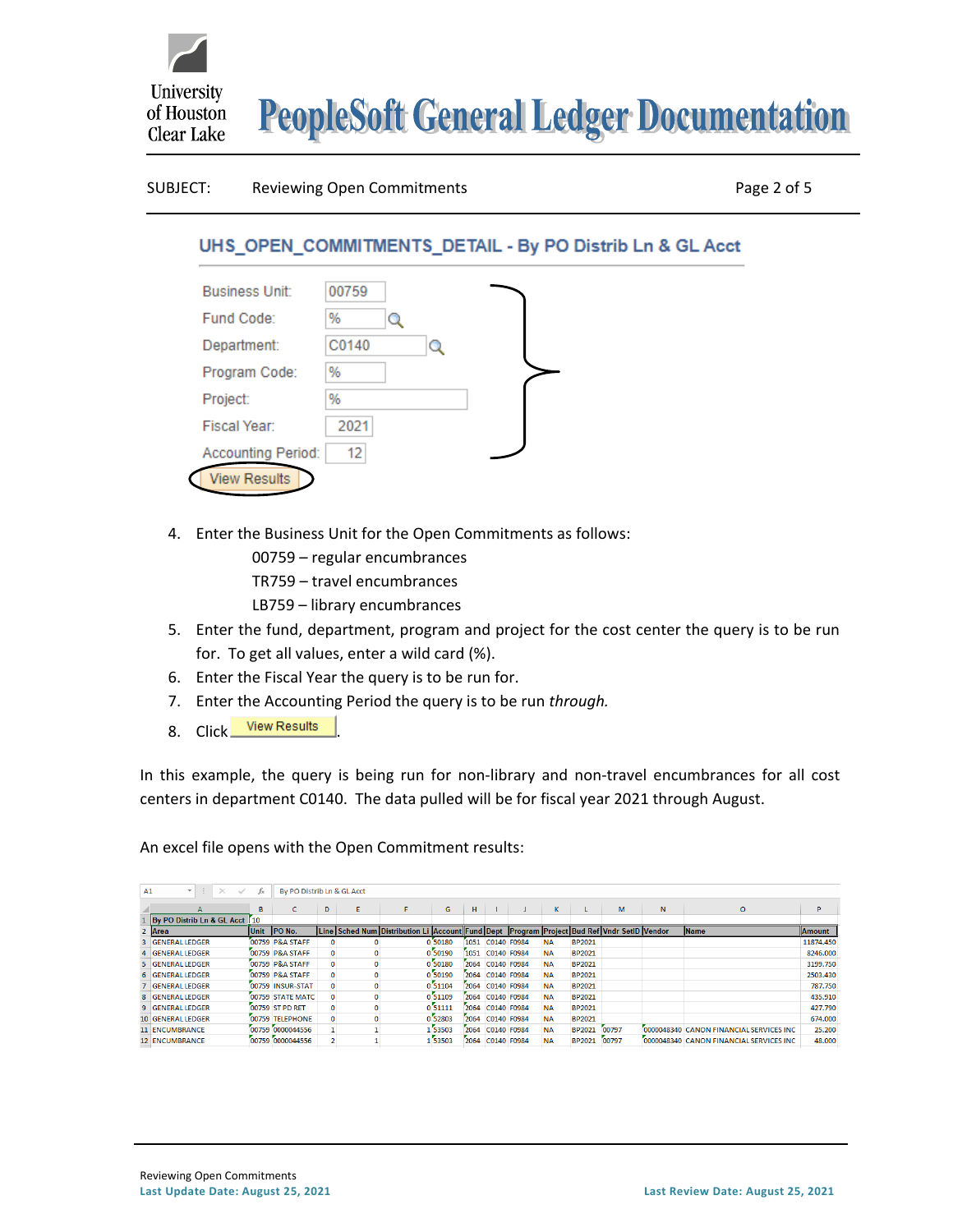

**PeopleSoft General Ledger Documentation** 

#### SUBJECT: Reviewing Open Commitments **Page 3 of 5**

#### DEPARTMENT VERIFICATION REPORT-OPEN COMMITMENTS SECTION (1074.4)

Navigate as follows: CUSTOM REPORTS – GL – DEPT VERIFICATION RPT (1074)

| <b>Report Parameters</b>                                                                                   |                                                                                                                                            |     |
|------------------------------------------------------------------------------------------------------------|--------------------------------------------------------------------------------------------------------------------------------------------|-----|
| <b>Run Control ID: 8006680</b>                                                                             | Report Manager Process Monitor                                                                                                             | Run |
| <b>Cost Center Manager</b>                                                                                 | $\Box$ Fund 1 $\Box$ Fund 3 $\Box$ Fund 5 $\Box$ Fund 7<br>Q<br>Get CC<br>$\Box$ Fund 2 $\Box$ Fund 4 $\Box$ Fund 6 $\Box$ Fund 9<br>Reset |     |
| *Business Unit: 00759<br>Q<br>2021<br>1<br><b>From</b><br><b>FY/Period:</b><br>2021<br>12<br>To FY/Period: | Summary by Budget Node Only<br>$\Box$ Summary by Budget Node and Account<br>Transactions                                                   |     |
| O Print All Cost Centers<br>O Only Print Active Cost Centers<br>O Only Print Inactive Cost Centers         | Open Commitments<br><b>Verification Worksheet</b><br><b>Soft Commitments</b><br><b>Balance Sheet</b>                                       |     |
| <b>Scroll Area</b>                                                                                         | First $\left($ 1 of 1 $\left($ $\right)$ Last<br>Find                                                                                      |     |
| *Fund: All<br>Request No:<br>*Deptid: Tree Range<br>$\overline{2}$                                         | $+$ $-$<br>✓<br>Node: C0096<br>Q                                                                                                           |     |
| *Prog: All<br>SpeedType:<br>Q                                                                              | v                                                                                                                                          |     |
| *Project: All                                                                                              | ◡                                                                                                                                          |     |

- 1. Enter the time frame for selection of the Open Commitments. To review all Open Commitments in preparation for Year End, select months 1 – 12.
- 2. Check the Open Commitments box.
- 3. Select "Only Print Active Cost Centers".
- 4. Choose "ALL" for Fund, Program, and Project. Select the rollup tree node to run the report for an area. These values can be obtained from the DEPTID\_ROLLUP tree. In this example, all departments in the School of Education will be selected.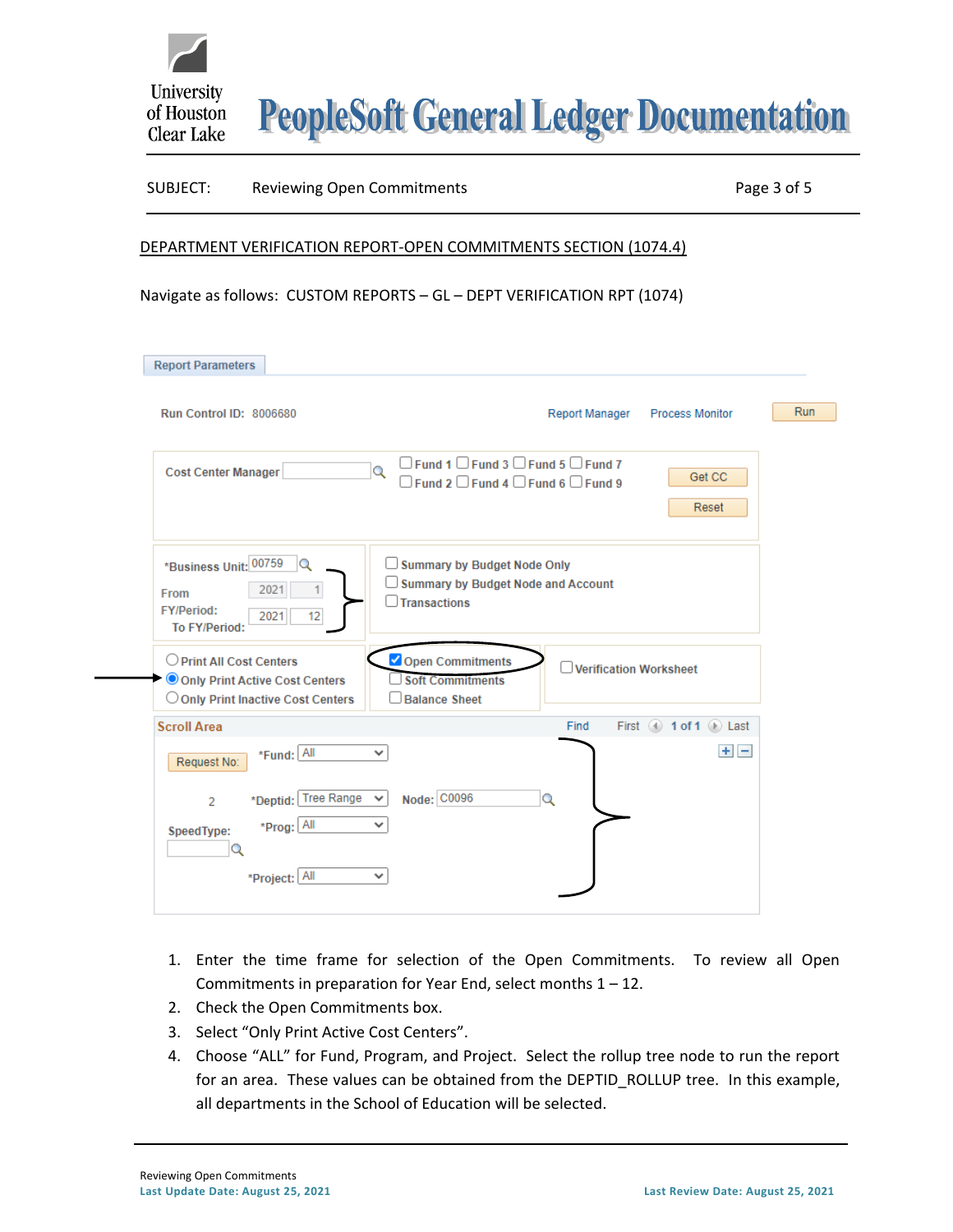

# **PeopleSoft General Ledger Documentation**

| SUBJECT:     | <b>Reviewing Open Commitments</b> | Page 4 of 5 |  |  |
|--------------|-----------------------------------|-------------|--|--|
| 5. Click Run |                                   |             |  |  |

Once the report finishes running, select the .csv file:

| <b>File List</b>                    |                   |                                 |  |  |  |  |  |  |  |  |  |
|-------------------------------------|-------------------|---------------------------------|--|--|--|--|--|--|--|--|--|
| Name                                | File Size (bytes) | Datetime Created                |  |  |  |  |  |  |  |  |  |
| SQR UGLS1074 14174731.log           | 1.742             | 08/25/2021 3:55:59.534709PM CDT |  |  |  |  |  |  |  |  |  |
| UGLS1074 Section 4 transactions.csv | 22.438            | 08/25/2021 3:55:59.534709PM CDT |  |  |  |  |  |  |  |  |  |
| ugls1074 141/4/31.PDF               | 186,100           | 08/25/2021 3:55:59.534709PM CDT |  |  |  |  |  |  |  |  |  |
| ugls1074_14174731.out               | 575               | 08/25/2021 3:55:59.534709PM CDT |  |  |  |  |  |  |  |  |  |

# The report opens in an excel type format:

| A                   | B |                           | D                         |           |               | G                                                                           | н. |                                      |                     | к |       | м                                             | N              | $\circ$ | Þ | Q                                | $\mathbb{R}$ |                             |
|---------------------|---|---------------------------|---------------------------|-----------|---------------|-----------------------------------------------------------------------------|----|--------------------------------------|---------------------|---|-------|-----------------------------------------------|----------------|---------|---|----------------------------------|--------------|-----------------------------|
|                     |   |                           |                           |           |               | GL BU Fund DeptID Program Project Budget Ref Chartfield1 Account Acct Descr |    |                                      |                     |   |       | Acct Type Doc Type Doc BU Doc Number Doc Date |                |         |   | Vndr Setid Vendor ID Vendor Name |              | Original Amt Liquidated Amt |
|                     |   | 2 00759 5013 C0052 D0001  |                           | G520104   |               |                                                                             |    | 50104 $P/A = 1.00$ FTE               | Expense JRNL        |   | 00759 |                                               |                |         |   |                                  | 103681.8     | 94059.06                    |
| 3 00759 5013 C0052  |   |                           | D0001                     | G520104   |               |                                                                             |    | 50182 RESEARCH STAFF SALARIES-EXEMPT | Expense JRNL        |   | 00759 |                                               |                |         |   |                                  | 36019.73     | 32350.7                     |
|                     |   | 4 00759 5013 C0052 D0001  |                           | G520104   |               |                                                                             |    | 50211 SUMMER INSTR NON TENURE TRACK  | Expense JRNL        |   | 00759 |                                               |                |         |   |                                  | 71603.8      | 63594.08                    |
|                     |   | 5 00759 5013 C0052 D0001  |                           | G520104   |               |                                                                             |    | 51104 INSUR-STATE SUBSIDY            | Expense JRNL        |   | 00759 |                                               |                |         |   |                                  | 13759.68     | 12486.08                    |
| 6 00759 5013 C0052  |   |                           | D0001                     | G520104   |               |                                                                             |    | 51109 STATE MATCH FICA               | <b>Expense JRNL</b> |   | 00759 |                                               |                |         |   |                                  | 16258.63     | 14816.19                    |
|                     |   |                           | 00759 5013 C0052 D0001    | G520104   |               |                                                                             |    | 51110 ST PD RET MATCH ORP 6,00%      | Expense JRNL        |   | 00759 |                                               |                |         |   |                                  | 3421.5       | 3103.95                     |
|                     |   | 8 00759 5013 C0052 D0001  |                           | G520104   |               |                                                                             |    | 51111 ST PD RET MATCH TRS            | Expense JRNL        |   | 00759 |                                               |                |         |   |                                  | 3888.07      | 3527.22                     |
| 9 00759 2078 C0048  |   |                           | D0970                     | <b>NA</b> | <b>BP2020</b> |                                                                             |    | 53857 CONTRACT SERV-OTHER -CONTR SVC | Expense PO          |   | 00759 | C200314820                                    | 2/3/2020 00797 |         |   | 0000098505 GLOBAL DCC INC        | 87           |                             |
|                     |   |                           | 10 00759 1051 C0046 A0225 | <b>NA</b> | BP2021        |                                                                             |    | 50140 RANKED FACULITY SALARIES       | Expense JRNL        |   | 00759 |                                               |                |         |   |                                  | 2362231.93   | 2174140.67                  |
|                     |   |                           | 11 00759 1051 C0046 A0225 | <b>NA</b> | <b>BP2021</b> |                                                                             |    | 50141 ADMIN STIPENDS FACULTY         | Expense JRNL        |   | 00759 |                                               |                |         |   |                                  | 110964.82    | 100942.86                   |
| 12 00759 1051 C0046 |   |                           | A0225                     | <b>NA</b> | BP2021        |                                                                             |    | 50151 CLINICAL FACULTY SALARIES      | Expense JRNL        |   | 00759 |                                               |                |         |   |                                  | 122833.96    | 117482.09                   |
|                     |   | 13 00759 1051 C0046 A0225 |                           | <b>NA</b> | <b>BP2021</b> |                                                                             |    | 50152 INSTRUCTIONAL FACULTY SALARIES | Expense JRNL        |   | 00759 |                                               |                |         |   |                                  | 84260.41     | 76463.18                    |
|                     |   |                           | 14 00759 1051 C0046 A0225 | <b>NA</b> | BP2021        |                                                                             |    | <b>50160 LECTURER SALARIES</b>       | Expense JRNL        |   | 00759 |                                               |                |         |   |                                  | 486809.61    | 483974.95                   |
| 15 00759 1051 C0046 |   |                           | D0205                     | <b>NA</b> | BP2021        |                                                                             |    | 50180 P&A STAFF SALARIES EXEMPT      | Expense JRNL        |   | 00759 |                                               |                |         |   |                                  | 535905.25    | 486410.92                   |

Sort the data by Document Business Unit first to separate 00759, LB759, and TR759. Next, sort the data by Budget Reference with the goal to get the oldest encumbrances processed. Look for small amounts remaining in the "Open Amount" column that will indicate encumbrances need to be finalized. The payroll and telephone encumbrances will be listed and identified with "JRNL" in the Doc Type column. Just ignore those.

NOTE: As of Sept. 1, 2011, travel encumbrances (TR759) will need to be paid or released within 60 days.